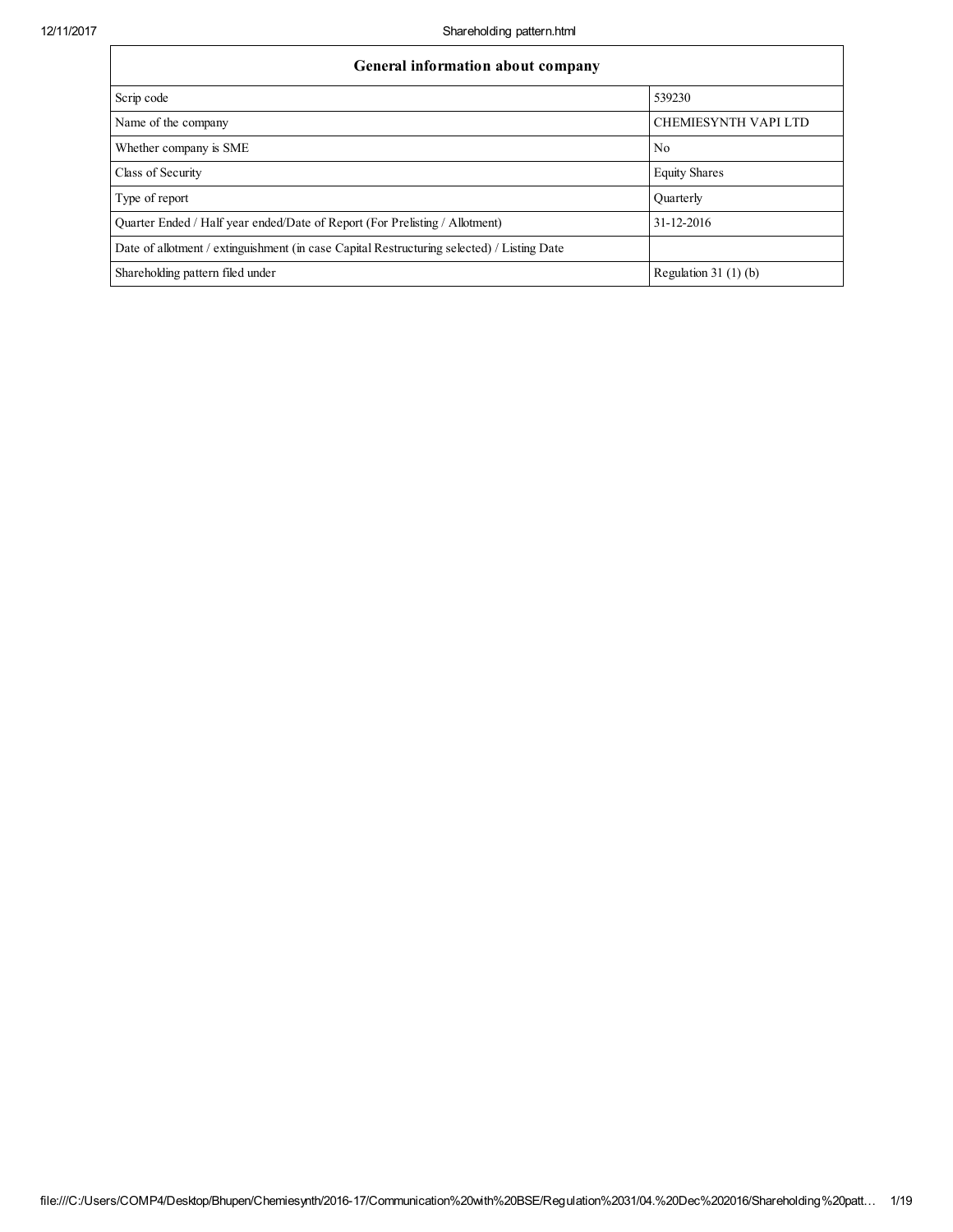| Sr. No.        | Particular                                                                             | Yes/No         |
|----------------|----------------------------------------------------------------------------------------|----------------|
|                | Whether the Listed Entity has issued any partly paid up shares?                        | No.            |
| $\overline{2}$ | Whether the Listed Entity has issued any Convertible Securities?                       | No.            |
|                | Whether the Listed Entity has issued any Warrants?                                     | No.            |
| $\overline{4}$ | Whether the Listed Entity has any shares against which depository receipts are issued? | No.            |
|                | Whether the Listed Entity has any shares in locked-in?                                 | No.            |
| 6              | Whether any shares held by promoters are pledge or otherwise encumbered?               | No.            |
|                | Whether company has equity shares with differential voting rights?                     | N <sub>0</sub> |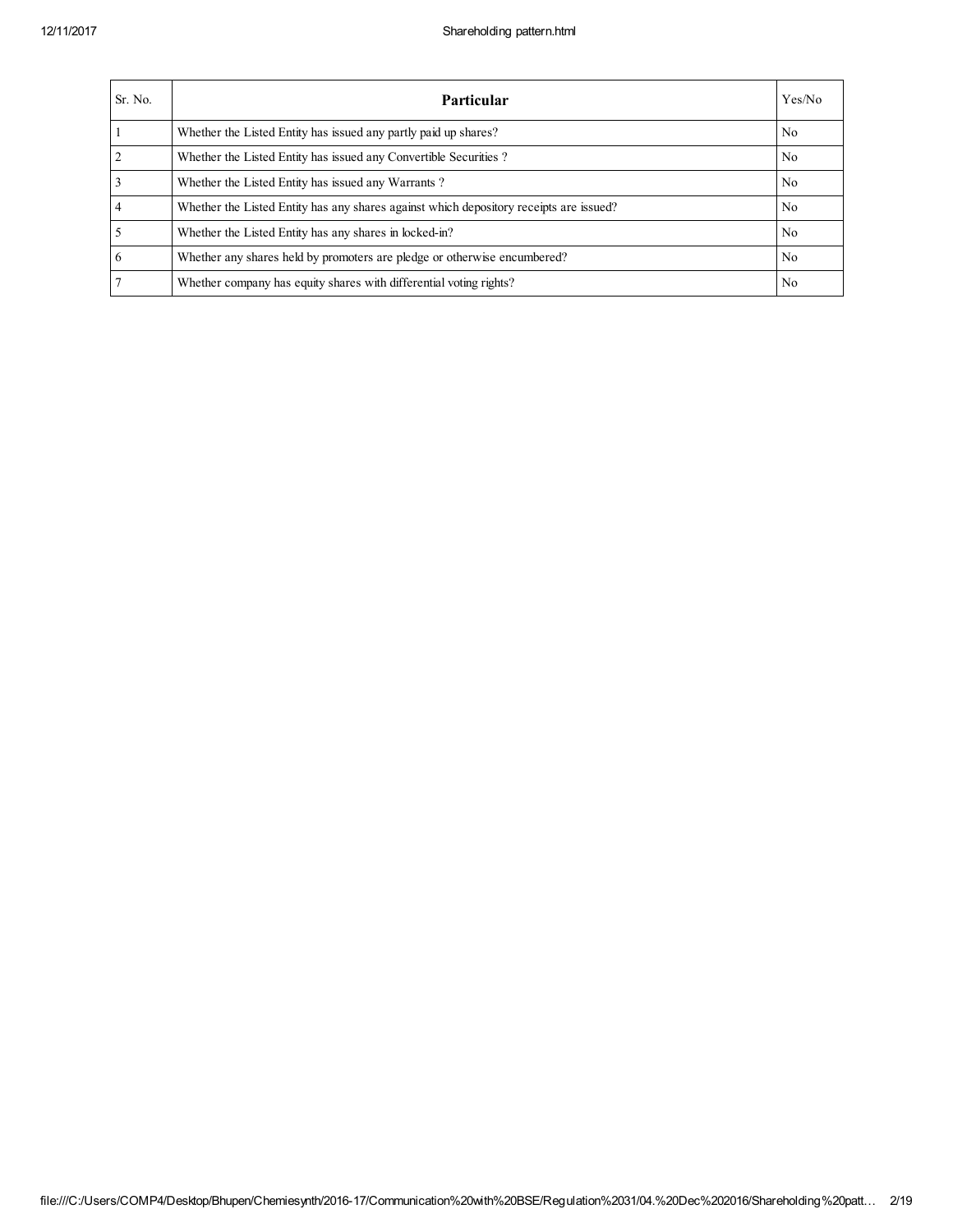|                 | Table 1 - Summary Statement holding of specified securities                                                                                                                                                                                                                                                    |                |                                                                            |                              |               |         |                                        |                                                                  |  |               |       |
|-----------------|----------------------------------------------------------------------------------------------------------------------------------------------------------------------------------------------------------------------------------------------------------------------------------------------------------------|----------------|----------------------------------------------------------------------------|------------------------------|---------------|---------|----------------------------------------|------------------------------------------------------------------|--|---------------|-------|
|                 | No. Of<br>No. Of<br>No. of<br>Total nos.<br>Partly<br>Category<br>shares<br>fully paid<br>Nos. Of<br>shares<br>paid-up<br>underlying<br>of<br>shareholders<br>up equity<br>shareholder<br>Depository<br>equity<br>$= (IV) +$<br>(III)<br>shares<br>shares<br>(II)<br>Receipts<br>held (IV)<br>held (V)<br>(VI) |                |                                                                            |                              |               |         | Shareholding as a %<br>of total no. of | Number of Voting Rights held in<br>each class of securities (IX) |  |               |       |
| Category<br>(1) |                                                                                                                                                                                                                                                                                                                | held (VII)     | shares (calculated<br>as per SCRR, 1957)<br>(VIII) As a % of<br>$(A+B+C2)$ | No of Voting (XIV)<br>Rights |               |         | Total as                               |                                                                  |  |               |       |
|                 |                                                                                                                                                                                                                                                                                                                | $(V)$ + $(VI)$ |                                                                            | Class<br>eg: X               | Class<br>eg:y | Total   | $a\%$ of<br>$(A+B+C)$                  |                                                                  |  |               |       |
| (A)             | Promoter<br>&<br>Promoter<br>Group                                                                                                                                                                                                                                                                             | 13             | 1837700                                                                    |                              |               | 1837700 | 59.86                                  | 1837700                                                          |  | 1837700 59.86 |       |
| (B)             | Public                                                                                                                                                                                                                                                                                                         | 516            | 1232300                                                                    |                              |               | 1232300 | 40.14                                  | 1232300                                                          |  | 1232300       | 40.14 |
| (C)             | Non<br>Promoter-<br>Non Public                                                                                                                                                                                                                                                                                 |                |                                                                            |                              |               |         |                                        |                                                                  |  |               |       |
| (C1)            | <b>Shares</b><br>underlying<br><b>DRs</b>                                                                                                                                                                                                                                                                      |                |                                                                            |                              |               |         |                                        |                                                                  |  |               |       |
| (C2)            | Shares held<br>by<br>Employee<br>Trusts                                                                                                                                                                                                                                                                        |                |                                                                            |                              |               |         |                                        |                                                                  |  |               |       |
|                 | Total                                                                                                                                                                                                                                                                                                          | 529            | 3070000                                                                    |                              |               | 3070000 | 100                                    | 3070000                                                          |  | 3070000       | 100   |

# Table I - Summary Statement holding of specified securities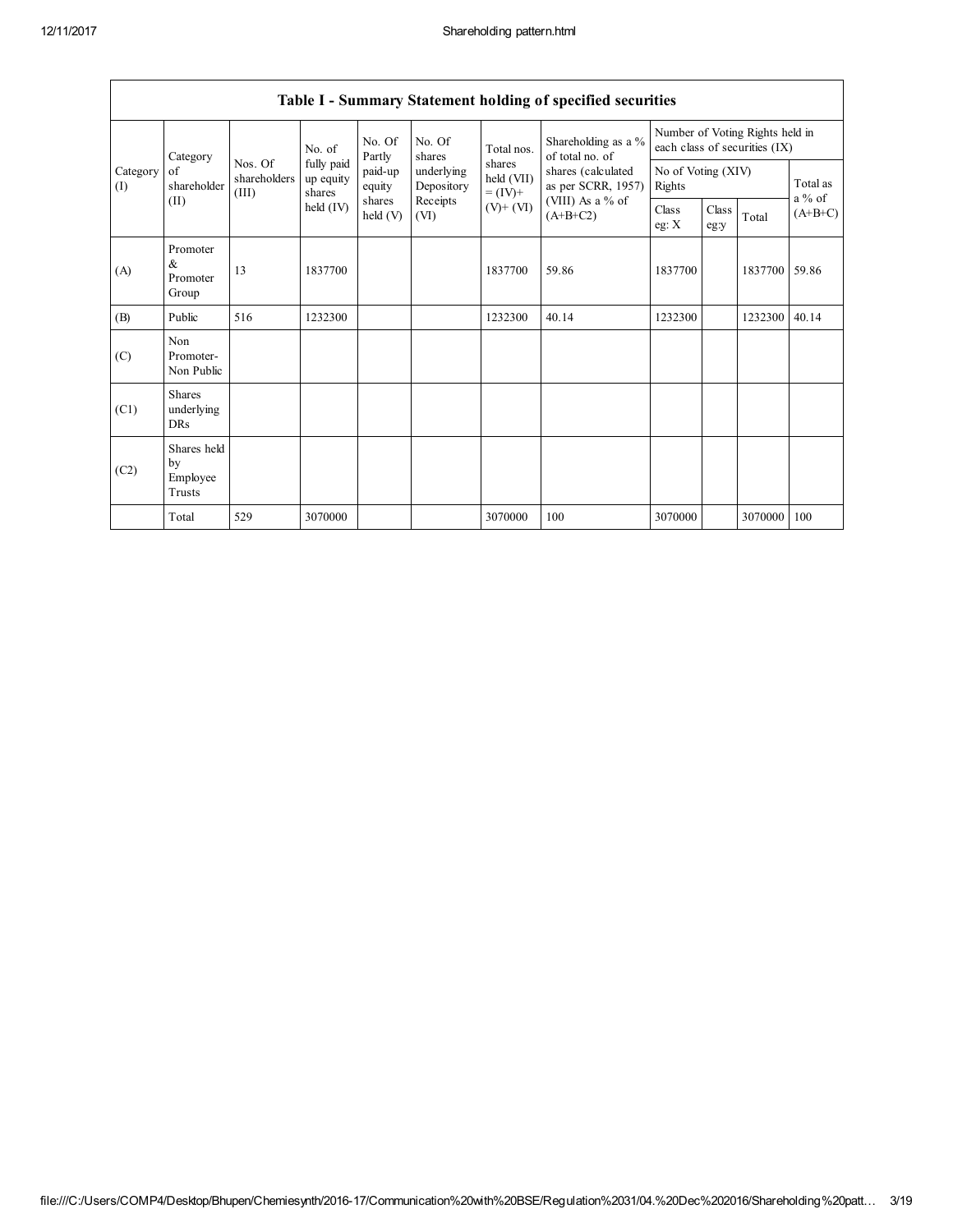|          |                                                |                                                 |                                                                                                    |                                                  | Table I - Summary Statement holding of specified securities                                  |            |                                                         |            |                                                                               |                                       |
|----------|------------------------------------------------|-------------------------------------------------|----------------------------------------------------------------------------------------------------|--------------------------------------------------|----------------------------------------------------------------------------------------------|------------|---------------------------------------------------------|------------|-------------------------------------------------------------------------------|---------------------------------------|
| Category | Category<br>of                                 | No. Of<br><b>Shares</b><br>Underlying           | No. Of Shares<br>No. of<br>Underlying<br><b>Shares</b><br>Outstanding<br>Underlying<br>convertible |                                                  | Shareholding, as a %<br>assuming full conversion<br>of convertible securities (              |            | Number of<br>Locked in<br>shares (XII)                  |            | Number of<br><b>Shares</b><br>pledged or<br>otherwise<br>encumbered<br>(XIII) | Number of<br>equity shares<br>held in |
| (I)      | shareholder<br>(II)                            | Outstanding<br>convertible<br>securities<br>(X) | Outstanding<br>Warrants<br>(Xi)                                                                    | securities and<br>No. Of<br>Warrants (Xi)<br>(a) | as a percentage of diluted<br>share capital) $(XI)$ =<br>$(VII)+(X)$ As a % of<br>$(A+B+C2)$ | No.<br>(a) | As a<br>$%$ of<br>total<br><b>Shares</b><br>held<br>(b) | No.<br>(a) | As a<br>$%$ of<br>total<br><b>Shares</b><br>held<br>(b)                       | dematerialized<br>form $(XIV)$        |
| (A)      | Promoter<br>$\&$<br>Promoter<br>Group          |                                                 |                                                                                                    |                                                  | 59.86                                                                                        |            |                                                         |            |                                                                               | $\boldsymbol{0}$                      |
| (B)      | Public                                         |                                                 |                                                                                                    |                                                  | 40.14                                                                                        |            |                                                         |            |                                                                               | 800                                   |
| (C)      | Non<br>Promoter-<br>Non Public                 |                                                 |                                                                                                    |                                                  |                                                                                              |            |                                                         |            |                                                                               |                                       |
| (C1)     | <b>Shares</b><br>underlying<br>DRs             |                                                 |                                                                                                    |                                                  |                                                                                              |            |                                                         |            |                                                                               |                                       |
| (C2)     | Shares held<br>by<br>Employee<br><b>Trusts</b> |                                                 |                                                                                                    |                                                  |                                                                                              |            |                                                         |            |                                                                               |                                       |
|          | Total                                          |                                                 |                                                                                                    |                                                  | 100                                                                                          |            |                                                         |            |                                                                               | 800                                   |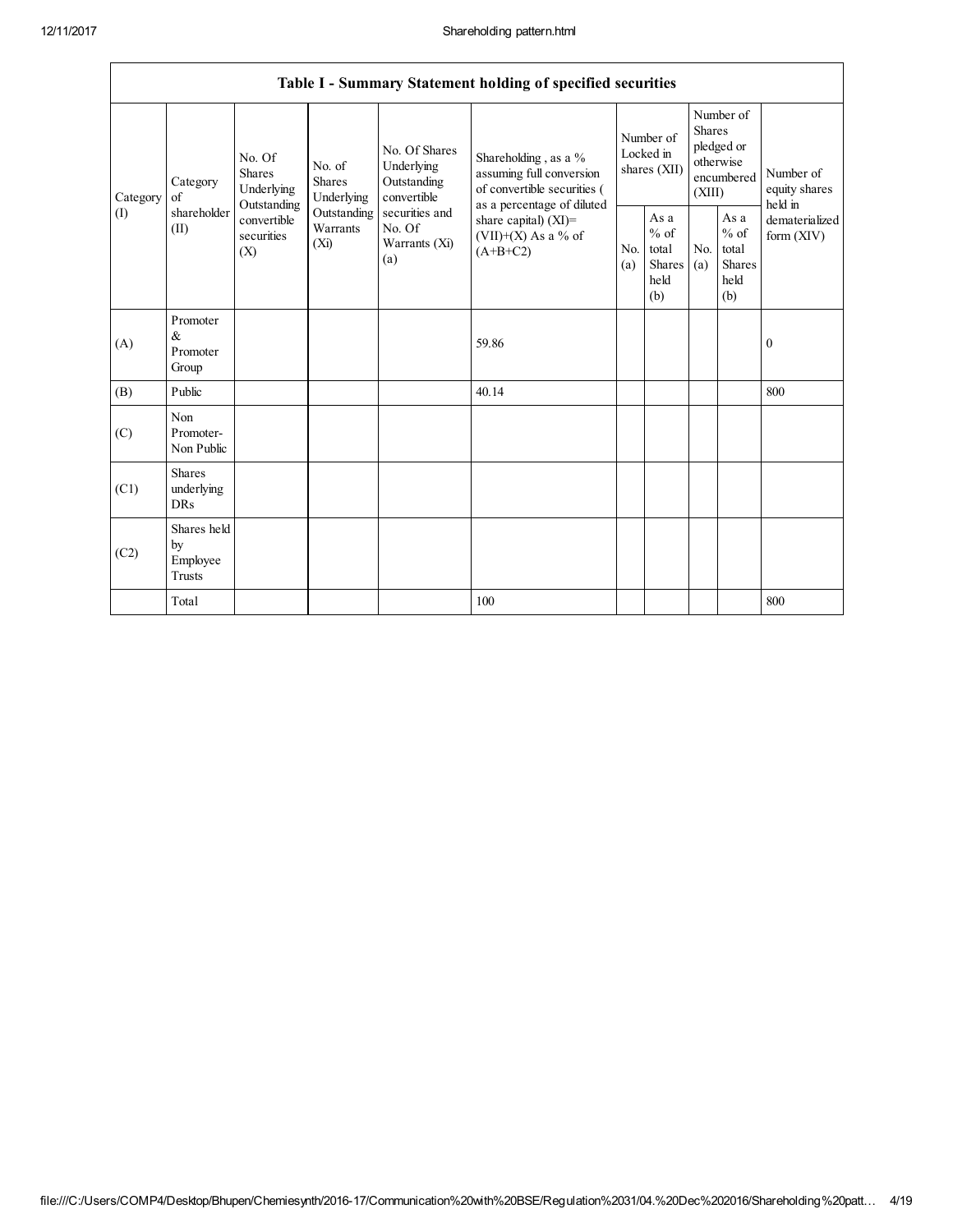|                                                                                             | Table II - Statement showing shareholding pattern of the Promoter and Promoter Group                                |                                  |                             |                                 |                                                |                                         |                                                             |                                                                  |               |         |                           |
|---------------------------------------------------------------------------------------------|---------------------------------------------------------------------------------------------------------------------|----------------------------------|-----------------------------|---------------------------------|------------------------------------------------|-----------------------------------------|-------------------------------------------------------------|------------------------------------------------------------------|---------------|---------|---------------------------|
|                                                                                             |                                                                                                                     |                                  | No. of<br>fully             | No. Of<br>Partly                | No. Of                                         | Total<br>nos.                           | Shareholding as<br>a % of total no.                         | Number of Voting Rights held in<br>each class of securities (IX) |               |         |                           |
| Sr.                                                                                         | Category & Name<br>of the<br>Shareholders (I)                                                                       | Nos. Of<br>shareholders<br>(III) | paid up<br>equity<br>shares | paid-<br>up<br>equity<br>shares | shares<br>underlying<br>Depository<br>Receipts | shares<br>held<br>$(VII) =$<br>$(IV)^+$ | of shares<br>(calculated as<br>per SCRR,<br>1957) (VIII) As | No of Voting (XIV)<br>Rights                                     |               |         | Total<br>as a<br>$%$ of   |
|                                                                                             |                                                                                                                     |                                  | held<br>(IV)                | held<br>(V)                     | (VI)                                           | $(V)+$<br>(VI)                          | a % of<br>$(A+B+C2)$                                        | Class<br>eg: X                                                   | Class<br>eg:y | Total   | Total<br>Voting<br>rights |
| A                                                                                           | Table II - Statement showing shareholding pattern of the Promoter and Promoter Group                                |                                  |                             |                                 |                                                |                                         |                                                             |                                                                  |               |         |                           |
| (1)                                                                                         | Indian                                                                                                              |                                  |                             |                                 |                                                |                                         |                                                             |                                                                  |               |         |                           |
| (a)                                                                                         | Individuals/Hindu<br>undivided Family                                                                               | 13                               | 1837700                     |                                 |                                                | 1837700                                 | 59.86                                                       | 1837700                                                          |               | 1837700 | 59.86                     |
| Sub-Total (A)<br>(1)                                                                        |                                                                                                                     | 13                               | 1837700                     |                                 |                                                | 1837700                                 | 59.86                                                       | 1837700                                                          |               | 1837700 | 59.86                     |
| (2)                                                                                         | Foreign                                                                                                             |                                  |                             |                                 |                                                |                                         |                                                             |                                                                  |               |         |                           |
| Total<br>Shareholding<br>of Promoter<br>and Promoter<br>Group $(A)=$<br>$(A)(1)+(A)$<br>(2) |                                                                                                                     | 13                               | 1837700                     |                                 |                                                | 1837700                                 | 59.86                                                       | 1837700                                                          |               | 1837700 | 59.86                     |
| $\, {\bf B}$                                                                                | Table III - Statement showing shareholding pattern of the Public shareholder                                        |                                  |                             |                                 |                                                |                                         |                                                             |                                                                  |               |         |                           |
| (1)                                                                                         | Institutions                                                                                                        |                                  |                             |                                 |                                                |                                         |                                                             |                                                                  |               |         |                           |
| (3)                                                                                         | Non-institutions                                                                                                    |                                  |                             |                                 |                                                |                                         |                                                             |                                                                  |               |         |                           |
| (a(i))                                                                                      | Individuals -<br>i.Individual<br>shareholders<br>holding nominal<br>share capital up to<br>Rs. 2 lakhs.             | 509                              | 91600                       |                                 |                                                | 91600                                   | 2.98                                                        | 91600                                                            |               | 91600   | 2.98                      |
| (a(ii))                                                                                     | Individuals - ii.<br>Individual<br>shareholders<br>holding nominal<br>share capital in<br>excess of Rs. 2<br>lakhs. | 1                                | 128700                      |                                 |                                                | 128700                                  | 4.19                                                        | 128700                                                           |               | 128700  | 4.19                      |
| (e)                                                                                         | Any Other<br>(specify)                                                                                              | 6                                | 1012000                     |                                 |                                                | 1012000                                 | 32.96                                                       | 1012000                                                          |               | 1012000 | 32.96                     |
| Sub-Total (B)<br>(3)                                                                        |                                                                                                                     | 516                              | 1232300                     |                                 |                                                | 1232300                                 | 40.14                                                       | 1232300                                                          |               | 1232300 | 40.14                     |
| <b>Total Public</b><br>Shareholding<br>$(B)= (B)(1) +$<br>$(B)(2)+(B)(3)$                   |                                                                                                                     | 516                              | 1232300                     |                                 |                                                | 1232300                                 | 40.14                                                       | 1232300                                                          |               | 1232300 | 40.14                     |
| ${\bf C}$                                                                                   | Table IV - Statement showing shareholding pattern of the Non Promoter- Non Public shareholder                       |                                  |                             |                                 |                                                |                                         |                                                             |                                                                  |               |         |                           |
| Total (<br>$A+B+C2$ )                                                                       |                                                                                                                     | 529                              | 3070000                     |                                 |                                                | 3070000                                 | 100                                                         | 3070000                                                          |               | 3070000 | 100                       |
| Total<br>$(A+B+C)$                                                                          |                                                                                                                     | 529                              | 3070000                     |                                 |                                                | 3070000                                 | 100                                                         | 3070000                                                          |               | 3070000 | 100                       |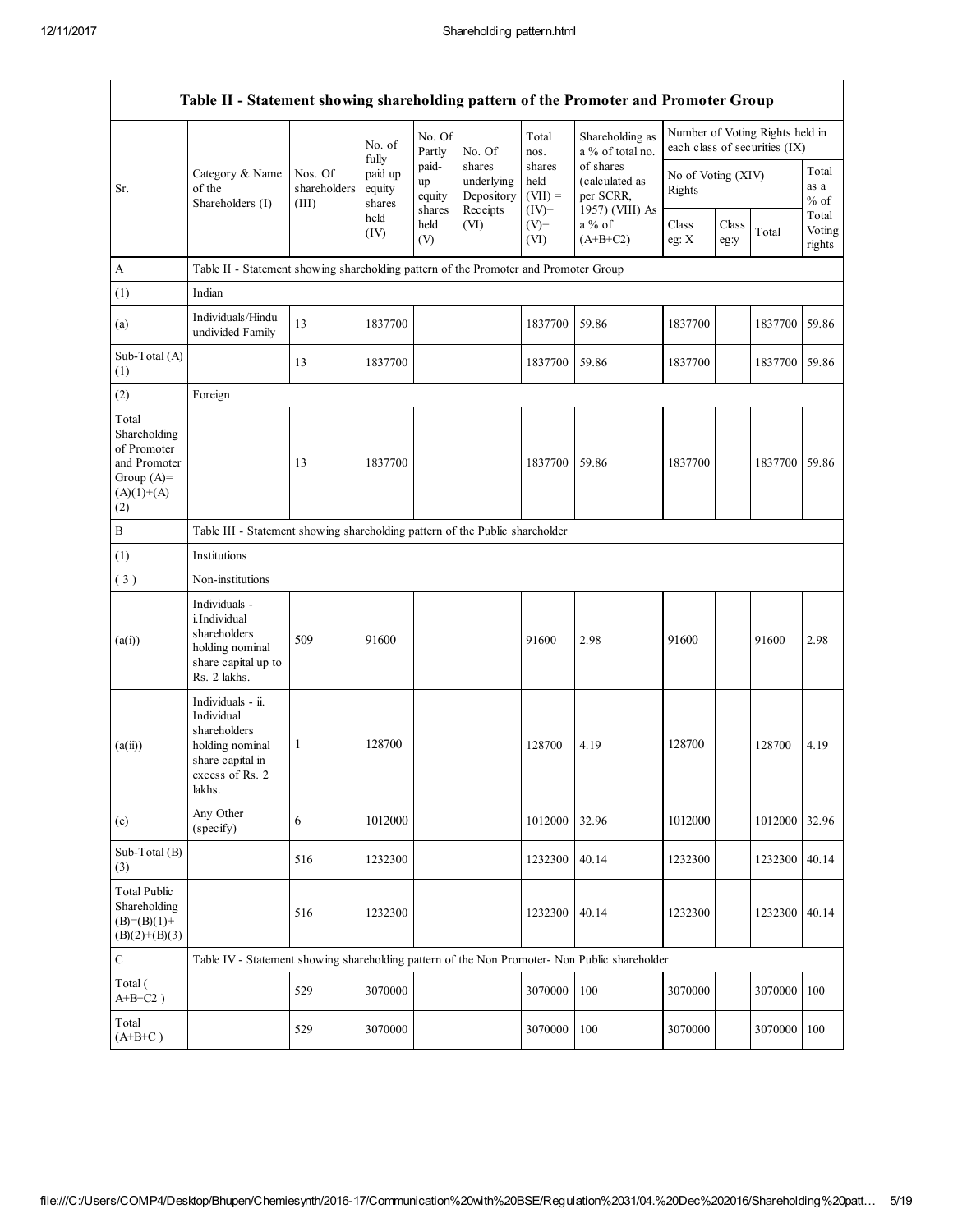|                                                                                                                                                                                                                                                                                             |                                                                                   |            | Table II - Statement showing shareholding pattern of the Promoter and Promoter Group          |            |                                                  |                              |                                                                        |                                       |
|---------------------------------------------------------------------------------------------------------------------------------------------------------------------------------------------------------------------------------------------------------------------------------------------|-----------------------------------------------------------------------------------|------------|-----------------------------------------------------------------------------------------------|------------|--------------------------------------------------|------------------------------|------------------------------------------------------------------------|---------------------------------------|
| No. Of Shares<br>No. Of<br>No. of<br>Underlying<br><b>Shares</b><br><b>Shares</b><br>Outstanding<br>Underlying<br>Underlying<br>convertible<br>Sr.<br>Outstanding<br>Outstanding<br>securities and No.<br>convertible<br>Warrants<br>Of Warrants (Xi)<br>securities $(X)$<br>$(X_i)$<br>(a) |                                                                                   |            | Shareholding, as a %<br>assuming full conversion of<br>convertible securities (as a           |            | Number of<br>Locked in<br>shares (XII)           |                              | Number of<br>Shares<br>pledged or<br>otherwise<br>encumbered<br>(XIII) | Number of<br>equity shares<br>held in |
|                                                                                                                                                                                                                                                                                             | percentage of diluted share<br>capital) (XI)= $(VII)+(X)$ As a<br>% of $(A+B+C2)$ | No.<br>(a) | As a<br>$%$ of<br>total<br>Shares<br>held<br>(b)                                              | No.<br>(a) | As a<br>$%$ of<br>total<br>Shares<br>held<br>(b) | dematerialized<br>form (XIV) |                                                                        |                                       |
| A                                                                                                                                                                                                                                                                                           |                                                                                   |            | Table II - Statement showing shareholding pattern of the Promoter and Promoter Group          |            |                                                  |                              |                                                                        |                                       |
| (1)                                                                                                                                                                                                                                                                                         | Indian                                                                            |            |                                                                                               |            |                                                  |                              |                                                                        |                                       |
| (a)                                                                                                                                                                                                                                                                                         |                                                                                   |            | 59.86                                                                                         |            |                                                  |                              |                                                                        | $\boldsymbol{0}$                      |
| Sub-Total (A)<br>(1)                                                                                                                                                                                                                                                                        |                                                                                   |            | 59.86                                                                                         |            |                                                  |                              |                                                                        | $\bf{0}$                              |
| (2)                                                                                                                                                                                                                                                                                         | Foreign                                                                           |            |                                                                                               |            |                                                  |                              |                                                                        |                                       |
| Total<br>Shareholding<br>of Promoter<br>and Promoter<br>Group $(A)=$<br>$(A)(1)+(A)(2)$                                                                                                                                                                                                     |                                                                                   |            | 59.86                                                                                         |            |                                                  |                              |                                                                        | $\boldsymbol{0}$                      |
| B                                                                                                                                                                                                                                                                                           |                                                                                   |            | Table III - Statement showing shareholding pattern of the Public shareholder                  |            |                                                  |                              |                                                                        |                                       |
| (1)                                                                                                                                                                                                                                                                                         | Institutions                                                                      |            |                                                                                               |            |                                                  |                              |                                                                        |                                       |
| (3)                                                                                                                                                                                                                                                                                         | Non-institutions                                                                  |            |                                                                                               |            |                                                  |                              |                                                                        |                                       |
| (a(i))                                                                                                                                                                                                                                                                                      |                                                                                   |            | 2.98                                                                                          |            |                                                  |                              |                                                                        | 800                                   |
| (a(ii))                                                                                                                                                                                                                                                                                     |                                                                                   |            | 4.19                                                                                          |            |                                                  |                              |                                                                        | $\boldsymbol{0}$                      |
| (e)                                                                                                                                                                                                                                                                                         |                                                                                   |            | 32.96                                                                                         |            |                                                  |                              |                                                                        | $\boldsymbol{0}$                      |
| Sub-Total (B)<br>(3)                                                                                                                                                                                                                                                                        |                                                                                   |            | 40.14                                                                                         |            |                                                  |                              |                                                                        | 800                                   |
| <b>Total Public</b><br>Shareholding<br>$(B)= (B)(1) +$<br>$(B)(2)+(B)(3)$                                                                                                                                                                                                                   |                                                                                   |            | 40.14                                                                                         |            |                                                  |                              |                                                                        | 800                                   |
| $\mathbf C$                                                                                                                                                                                                                                                                                 |                                                                                   |            | Table IV - Statement showing shareholding pattern of the Non Promoter- Non Public shareholder |            |                                                  |                              |                                                                        |                                       |
| Total (<br>$A+B+C2$ )                                                                                                                                                                                                                                                                       |                                                                                   |            | 100                                                                                           |            |                                                  |                              |                                                                        | 800                                   |
| Total (A+B+C<br>$\lambda$                                                                                                                                                                                                                                                                   |                                                                                   |            | 100                                                                                           |            |                                                  |                              |                                                                        | 800                                   |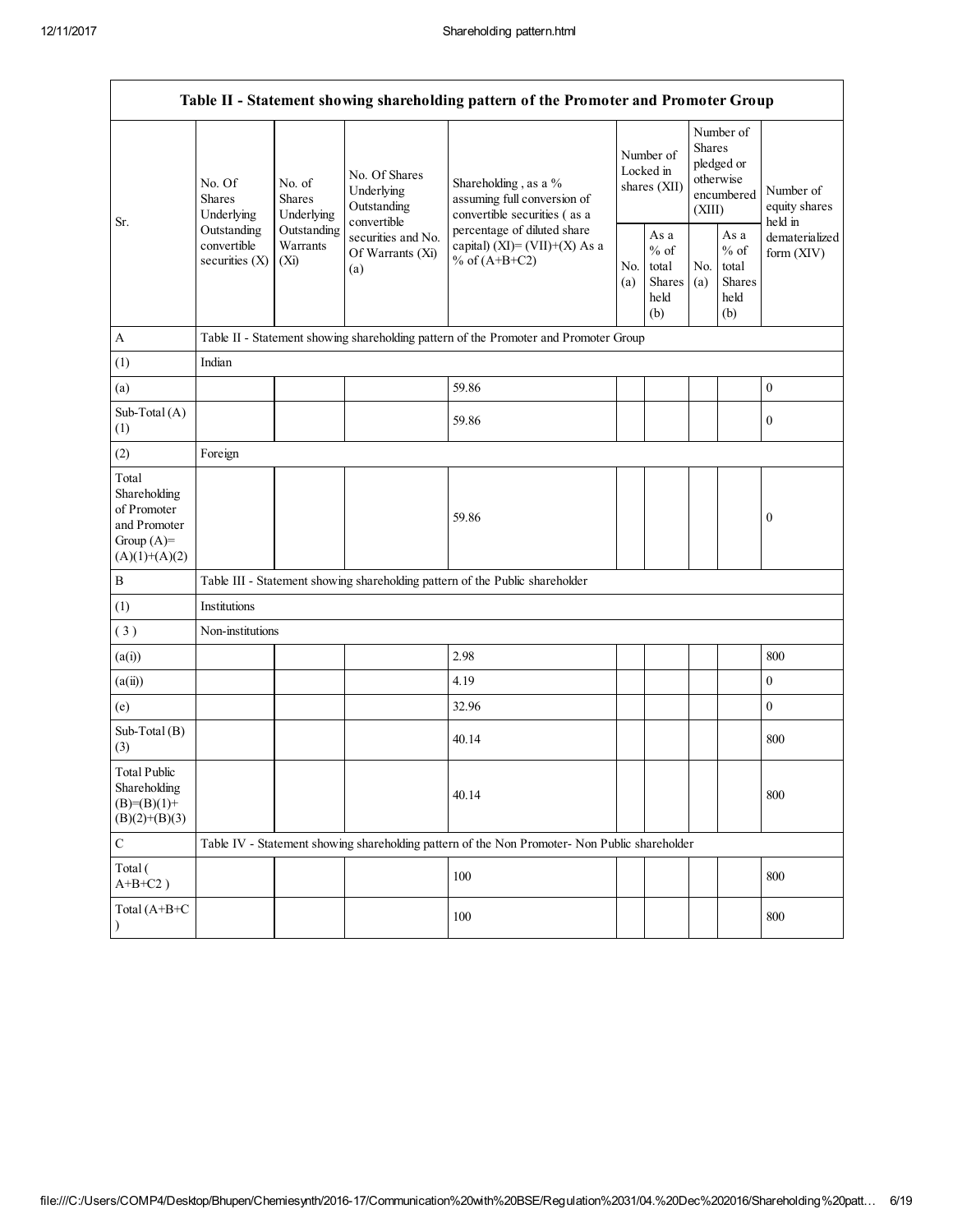|                                                                                                                                                                                             | Individuals/Hindu undivided Family                 |                                                 |                                                   |                                      |                                                 |                                                     |                                                    |
|---------------------------------------------------------------------------------------------------------------------------------------------------------------------------------------------|----------------------------------------------------|-------------------------------------------------|---------------------------------------------------|--------------------------------------|-------------------------------------------------|-----------------------------------------------------|----------------------------------------------------|
| Searial No.                                                                                                                                                                                 | 1                                                  | $\overline{c}$                                  | $\overline{\mathbf{3}}$                           | $\overline{4}$                       | 5                                               | 6                                                   | $\overline{7}$                                     |
| Name of the<br>Shareholders (I)                                                                                                                                                             | <b>BHANURAI</b><br><b>NAGINDAS</b><br><b>MEHTA</b> | <b>CHARU</b><br><b>BHANURAI</b><br><b>MEHTA</b> | <b>DARSHANA</b><br><b>SATISH</b><br><b>ZAVERI</b> | <b>DILIP</b><br>CHAMPAKLAL<br>ZAVERI | <b>GAUTAM</b><br><b>RAMESH</b><br><b>ZAVERI</b> | <b>NARENDRA</b><br><b>BHOGILAL</b><br><b>ZAVERI</b> | <b>NIRMALA</b><br><b>NARENDRA</b><br><b>ZAVERI</b> |
| PAN (II)                                                                                                                                                                                    | AABPM3573D                                         | AAFPM7423C                                      | AAHPZ8063B                                        | AAAPZ2113M                           | AAAPZ2420R                                      | AAAPZ0163T                                          | AAAPZ1490R                                         |
| No. of fully paid<br>up equity shares<br>held (IV)                                                                                                                                          | 242500                                             | 36000                                           | 3000                                              | 6600                                 | 3000                                            | 12000                                               | 14000                                              |
| No. Of Partly paid-<br>up equity shares<br>held (V)                                                                                                                                         |                                                    |                                                 |                                                   |                                      |                                                 |                                                     |                                                    |
| No. Of shares<br>underlying<br>Depository<br>Receipts (VI)                                                                                                                                  |                                                    |                                                 |                                                   |                                      |                                                 |                                                     |                                                    |
| Total nos. shares<br>held $(VII) = (IV) +$<br>$(V)$ + $(VI)$                                                                                                                                | 242500                                             | 36000                                           | 3000                                              | 6600                                 | 3000                                            | 12000                                               | 14000                                              |
| Shareholding as a<br>% of total no. of<br>shares (calculated<br>as per SCRR,<br>1957) (VIII) As a<br>% of $(A+B+C2)$                                                                        | 7.9                                                | 1.17                                            | 0.1                                               | 0.21                                 | 0.1                                             | 0.39                                                | 0.46                                               |
| Number of Voting Rights held in each class of securities (IX)                                                                                                                               |                                                    |                                                 |                                                   |                                      |                                                 |                                                     |                                                    |
| Class eg:X                                                                                                                                                                                  | 242500                                             | 36000                                           | 3000                                              | 6600                                 | 3000                                            | 12000                                               | 14000                                              |
| Class eg:y                                                                                                                                                                                  |                                                    |                                                 |                                                   |                                      |                                                 |                                                     |                                                    |
| Total                                                                                                                                                                                       | 242500                                             | 36000                                           | 3000                                              | 6600                                 | 3000                                            | 12000                                               | 14000                                              |
| Total as a % of<br><b>Total Voting rights</b>                                                                                                                                               | 7.9                                                | 1.17                                            | 0.1                                               | 0.21                                 | 0.1                                             | 0.39                                                | 0.46                                               |
| No. Of Shares<br>Underlying<br>Outstanding<br>convertible<br>securities $(X)$                                                                                                               |                                                    |                                                 |                                                   |                                      |                                                 |                                                     |                                                    |
| No. of Shares<br>Underlying<br>Outstanding<br>Warrants (Xi)                                                                                                                                 |                                                    |                                                 |                                                   |                                      |                                                 |                                                     |                                                    |
| No. Of Shares<br>Underlying<br>Outstanding<br>convertible<br>securities and No.<br>Of Warrants (Xi)<br>(a)                                                                                  |                                                    |                                                 |                                                   |                                      |                                                 |                                                     |                                                    |
| Shareholding, as a<br>% assuming full<br>conversion of<br>convertible<br>securities (as a<br>percentage of<br>diluted share<br>capital) $(XI)$ =<br>$(VII)+(Xi)(a)$ As a<br>% of $(A+B+C2)$ | 7.9                                                | 1.17                                            | 0.1                                               | 0.21                                 | 0.1                                             | 0.39                                                | 0.46                                               |
| Number of Locked in shares (XII)                                                                                                                                                            |                                                    |                                                 |                                                   |                                      |                                                 |                                                     |                                                    |
| No. $(a)$                                                                                                                                                                                   |                                                    |                                                 |                                                   |                                      |                                                 |                                                     |                                                    |
| As a % of total                                                                                                                                                                             |                                                    |                                                 |                                                   |                                      |                                                 |                                                     |                                                    |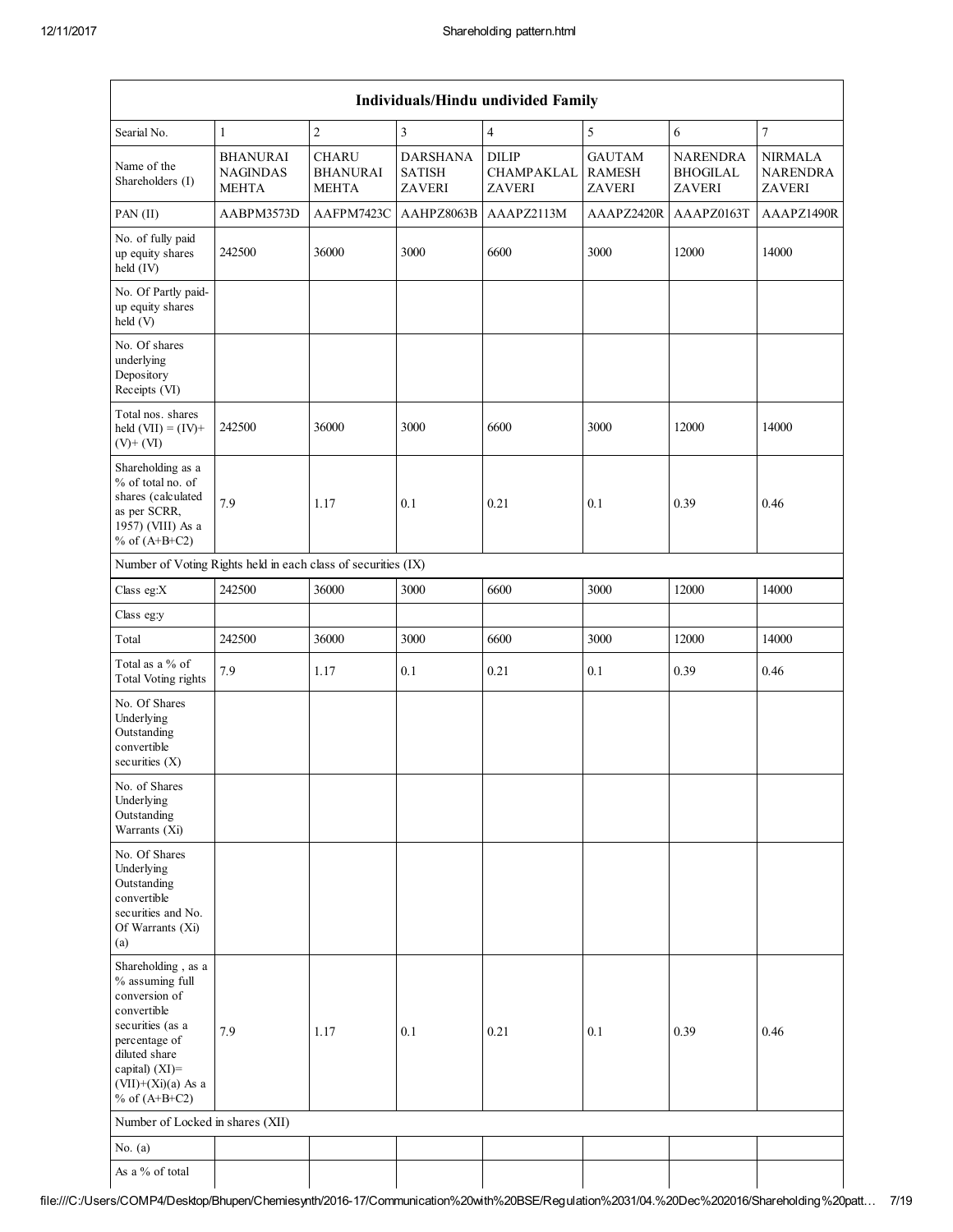## 12/11/2017 Shareholding pattern.html

| Shares held (b)                                                      |                              |          |   |          |          |          |   |
|----------------------------------------------------------------------|------------------------------|----------|---|----------|----------|----------|---|
| Number of Shares pledged or otherwise encumbered (XIII)              |                              |          |   |          |          |          |   |
| No. $(a)$                                                            |                              |          |   |          |          |          |   |
| As a % of total<br>Shares held (b)                                   |                              |          |   |          |          |          |   |
| Number of equity<br>shares held in<br>dematerialized<br>form $(XIV)$ | $\theta$                     | $\Omega$ | 0 | $\theta$ | $\Omega$ | $\Omega$ | 0 |
|                                                                      | Reason for not providing PAN |          |   |          |          |          |   |
| Reason for not<br>providing PAN                                      |                              |          |   |          |          |          |   |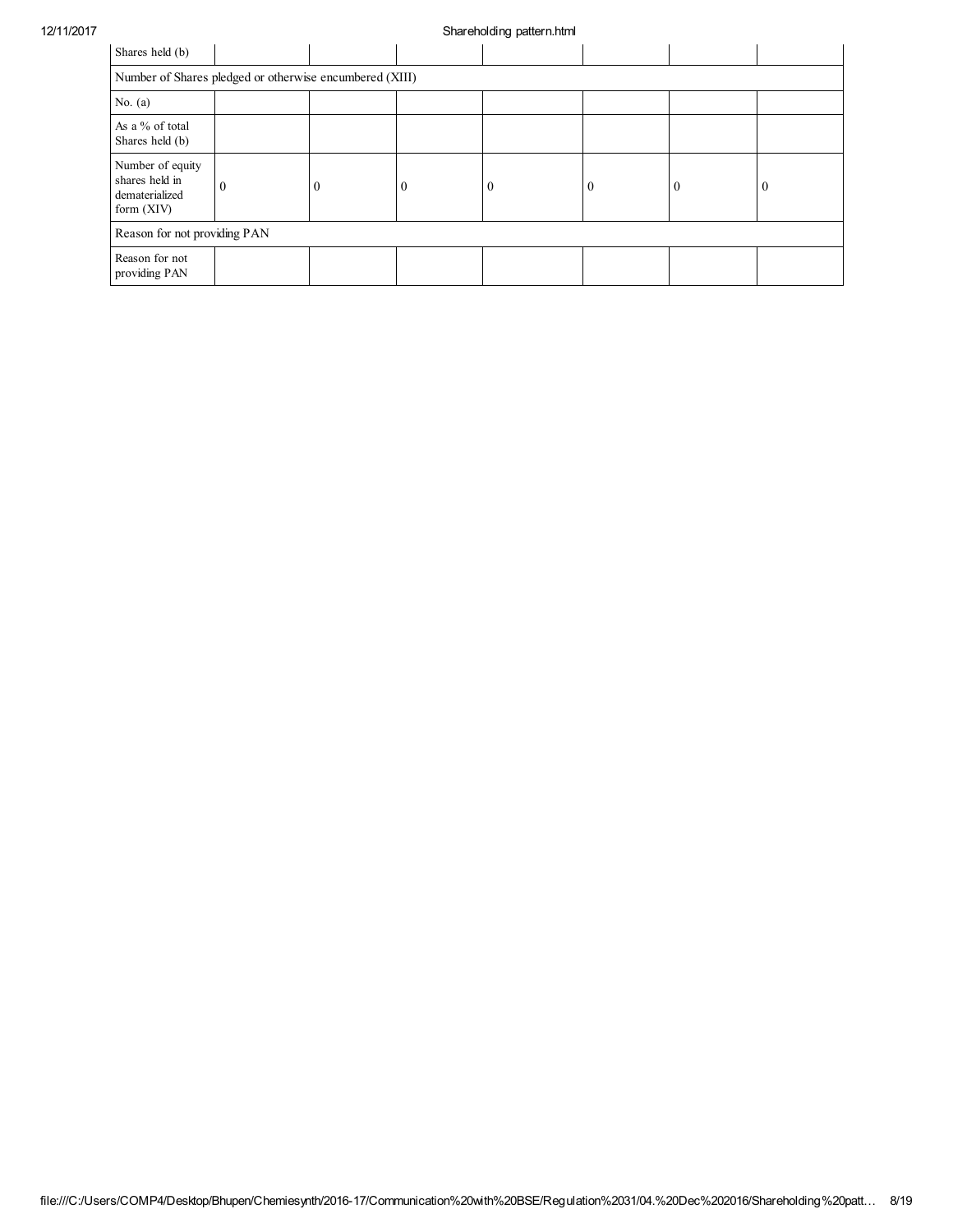|                                                                                                                                                                                             |                                               |                                                               | Individuals/Hindu undivided Family                |                                                   |                                           |                                  |
|---------------------------------------------------------------------------------------------------------------------------------------------------------------------------------------------|-----------------------------------------------|---------------------------------------------------------------|---------------------------------------------------|---------------------------------------------------|-------------------------------------------|----------------------------------|
| Searial No.                                                                                                                                                                                 | 8                                             | 9                                                             | $10\,$                                            | 11                                                | 12                                        | 13                               |
| Name of the<br>Shareholders (I)                                                                                                                                                             | <b>PANNA</b><br><b>SURESH</b><br><b>MEHTA</b> | R<br><b>BALASUBRAMANIAN</b>                                   | <b>RUSHABH</b><br><b>BHANURAI</b><br><b>MEHTA</b> | <b>SATISH</b><br><b>BHOGILAL</b><br><b>ZAVERI</b> | <b>SUSHILA</b><br><b>RAMESH</b><br>ZAVERI | <b>SANDIP S</b><br><b>ZAVERI</b> |
| PAN (II)                                                                                                                                                                                    | AAAPM8088S                                    | ABEPR9439B                                                    | AABPM3574E                                        | AAAPZ1555F                                        | AAAPZ0401C                                | AAAPZ0982C                       |
| No. of fully paid<br>up equity shares<br>held (IV)                                                                                                                                          | 14000                                         | 6000                                                          | 9340                                              | 1106760                                           | 24000                                     | 360500                           |
| No. Of Partly paid-<br>up equity shares<br>held (V)                                                                                                                                         |                                               |                                                               |                                                   |                                                   |                                           |                                  |
| No. Of shares<br>underlying<br>Depository<br>Receipts (VI)                                                                                                                                  |                                               |                                                               |                                                   |                                                   |                                           |                                  |
| Total nos. shares<br>held $(VII) = (IV) +$<br>$(V)+(VI)$                                                                                                                                    | 14000                                         | 6000                                                          | 9340                                              | 1106760                                           | 24000                                     | 360500                           |
| Shareholding as a<br>% of total no. of<br>shares (calculated<br>as per SCRR,<br>1957) (VIII) As a<br>% of $(A+B+C2)$                                                                        | 0.46                                          | 0.2                                                           | 0.3                                               | 36.05                                             | 0.78                                      | 11.74                            |
|                                                                                                                                                                                             |                                               | Number of Voting Rights held in each class of securities (IX) |                                                   |                                                   |                                           |                                  |
| Class eg:X                                                                                                                                                                                  | 14000                                         | 6000                                                          | 9340                                              | 1106760                                           | 24000                                     | 360500                           |
| Class eg:y                                                                                                                                                                                  |                                               |                                                               |                                                   |                                                   |                                           |                                  |
| Total                                                                                                                                                                                       | 14000                                         | 6000                                                          | 9340                                              | 1106760                                           | 24000                                     | 360500                           |
| Total as a % of<br>Total Voting rights                                                                                                                                                      | 0.46                                          | 0.2                                                           | 0.3                                               | 36.05                                             | 0.78                                      | 11.74                            |
| No. Of Shares<br>Underlying<br>Outstanding<br>convertible<br>securities $(X)$                                                                                                               |                                               |                                                               |                                                   |                                                   |                                           |                                  |
| No. of Shares<br>Underlying<br>Outstanding<br>Warrants (Xi)                                                                                                                                 |                                               |                                                               |                                                   |                                                   |                                           |                                  |
| No. Of Shares<br>Underlying<br>Outstanding<br>convertible<br>securities and No.<br>Of Warrants (Xi)<br>(a)                                                                                  |                                               |                                                               |                                                   |                                                   |                                           |                                  |
| Shareholding, as a<br>% assuming full<br>conversion of<br>convertible<br>securities (as a<br>percentage of<br>diluted share<br>capital) $(XI)$ =<br>$(VII)+(Xi)(a)$ As a<br>% of $(A+B+C2)$ | 0.46                                          | 0.2                                                           | 0.3                                               | 36.05                                             | 0.78                                      | 11.74                            |
| Number of Locked in shares (XII)                                                                                                                                                            |                                               |                                                               |                                                   |                                                   |                                           |                                  |
| No. $(a)$                                                                                                                                                                                   |                                               |                                                               |                                                   |                                                   |                                           |                                  |
| As a % of total                                                                                                                                                                             |                                               |                                                               |                                                   |                                                   |                                           |                                  |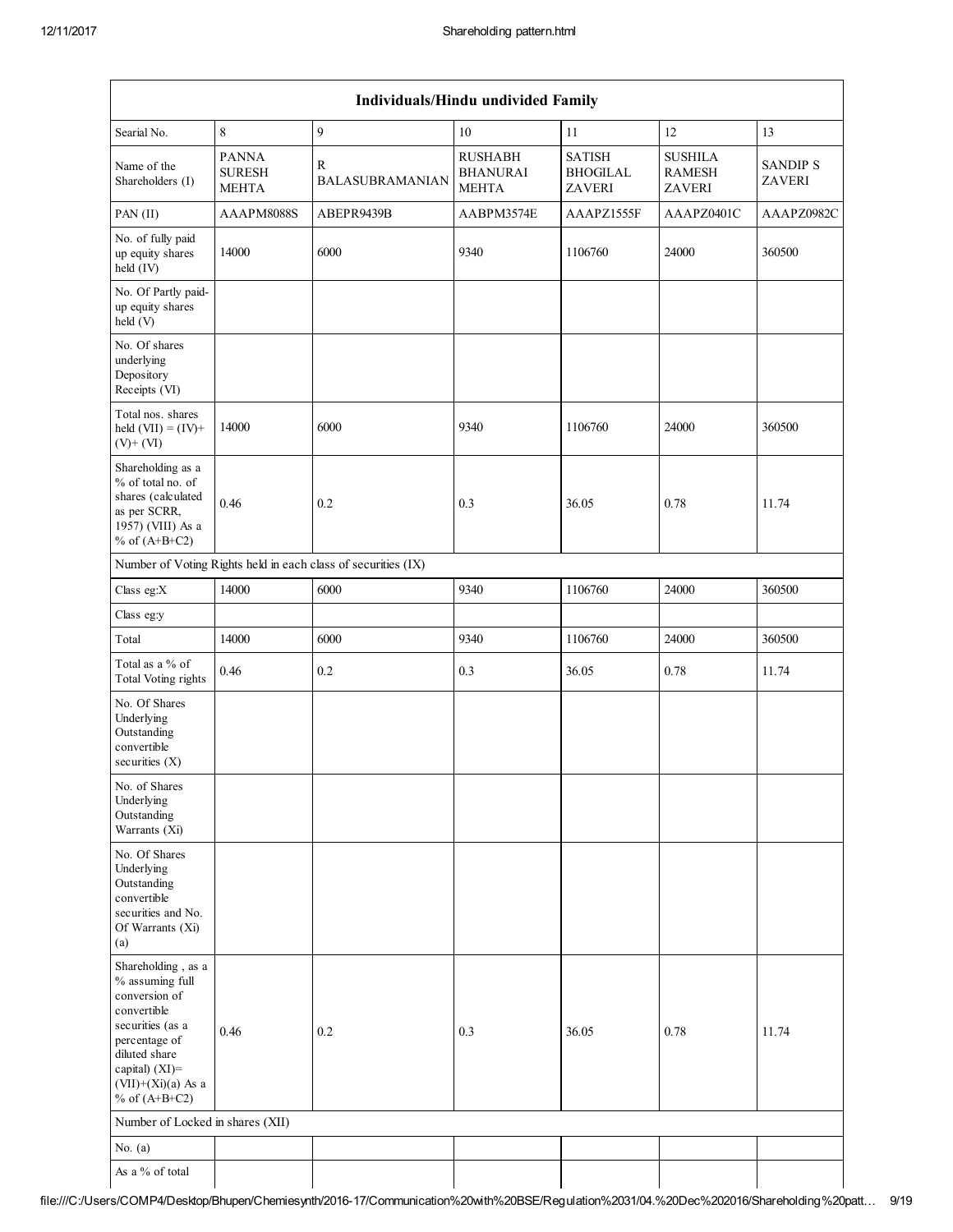## 12/11/2017 Shareholding pattern.html

| Shares held (b)                                                      |          |                                                         |          |          |              |   |
|----------------------------------------------------------------------|----------|---------------------------------------------------------|----------|----------|--------------|---|
|                                                                      |          | Number of Shares pledged or otherwise encumbered (XIII) |          |          |              |   |
| No. $(a)$                                                            |          |                                                         |          |          |              |   |
| As a % of total<br>Shares held (b)                                   |          |                                                         |          |          |              |   |
| Number of equity<br>shares held in<br>dematerialized<br>form $(XIV)$ | $\theta$ | $\mathbf{0}$                                            | $\Omega$ | $\Omega$ | $\mathbf{0}$ | ш |
| Reason for not providing PAN                                         |          |                                                         |          |          |              |   |
| Reason for not<br>providing PAN                                      |          |                                                         |          |          |              |   |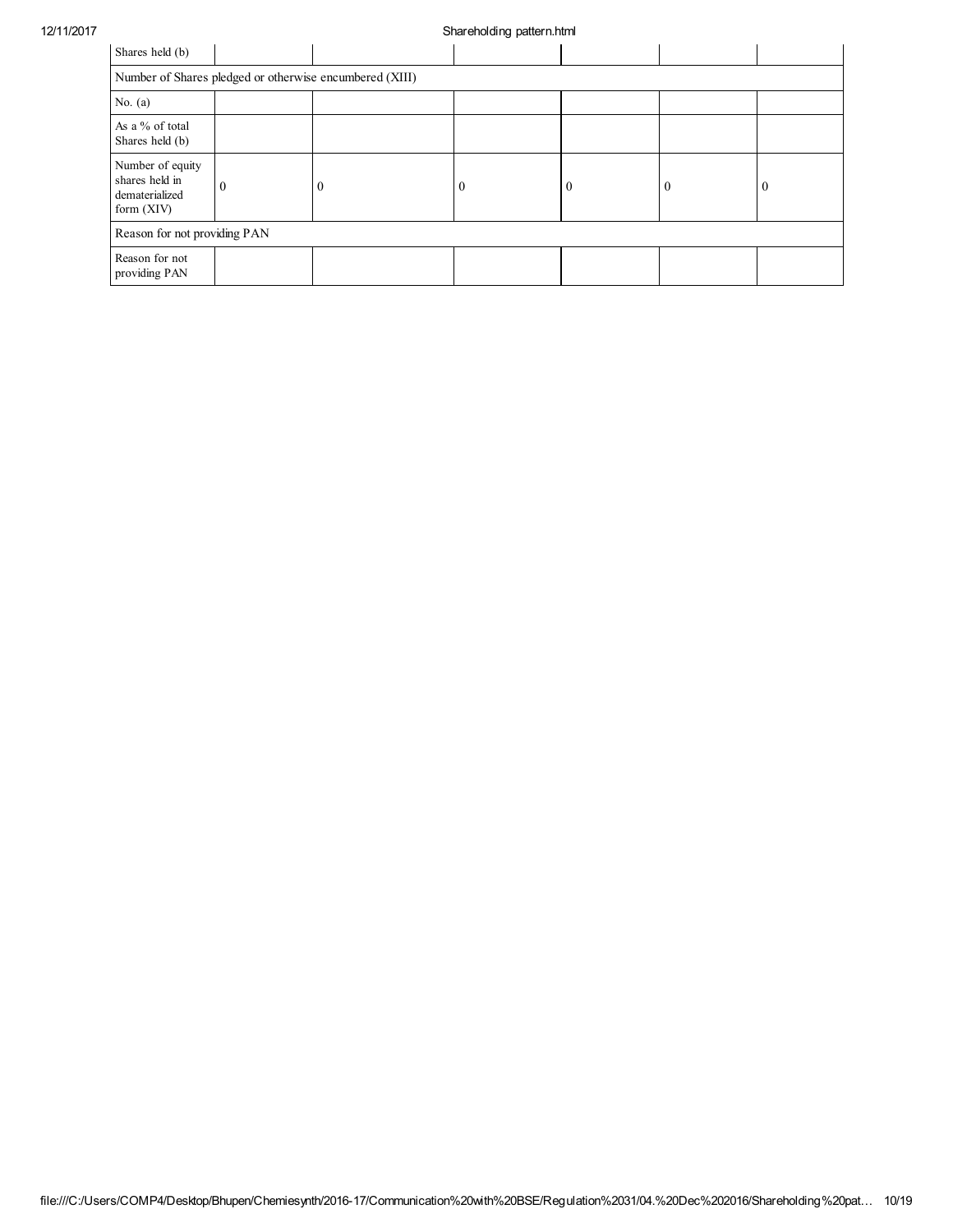|                                                                                                                                                                                          | Individuals/Hindu undivided Family                            |  |  |  |  |  |  |
|------------------------------------------------------------------------------------------------------------------------------------------------------------------------------------------|---------------------------------------------------------------|--|--|--|--|--|--|
| Searial No.                                                                                                                                                                              |                                                               |  |  |  |  |  |  |
| Name of the<br>Shareholders (I)                                                                                                                                                          | Click here to go back                                         |  |  |  |  |  |  |
| PAN(II)                                                                                                                                                                                  | Total                                                         |  |  |  |  |  |  |
| No. of fully paid<br>up equity shares<br>held (IV)                                                                                                                                       | 1837700                                                       |  |  |  |  |  |  |
| No. Of Partly paid-<br>up equity shares<br>held (V)                                                                                                                                      |                                                               |  |  |  |  |  |  |
| No. Of shares<br>underlying<br>Depository<br>Receipts (VI)                                                                                                                               |                                                               |  |  |  |  |  |  |
| Total nos. shares<br>held $(VII) = (IV) +$<br>$(V)$ + $(VI)$                                                                                                                             | 1837700                                                       |  |  |  |  |  |  |
| Shareholding as a<br>% of total no. of<br>shares (calculated<br>as per SCRR,<br>1957) (VIII) As a<br>% of $(A+B+C2)$                                                                     | 59.86                                                         |  |  |  |  |  |  |
|                                                                                                                                                                                          | Number of Voting Rights held in each class of securities (IX) |  |  |  |  |  |  |
| Class eg: $X$                                                                                                                                                                            | 1837700                                                       |  |  |  |  |  |  |
| Class eg:y                                                                                                                                                                               |                                                               |  |  |  |  |  |  |
| Total                                                                                                                                                                                    | 1837700                                                       |  |  |  |  |  |  |
| Total as a % of<br>Total Voting rights                                                                                                                                                   | 59.86                                                         |  |  |  |  |  |  |
| No. Of Shares<br>Underlying<br>Outstanding<br>convertible<br>securities $(X)$                                                                                                            |                                                               |  |  |  |  |  |  |
| No. of Shares<br>Underlying<br>Outstanding<br>Warrants (Xi)                                                                                                                              |                                                               |  |  |  |  |  |  |
| No. Of Shares<br>Underlying<br>Outstanding<br>convertible<br>securities and No.<br>Of Warrants (Xi)<br>(a)                                                                               |                                                               |  |  |  |  |  |  |
| Shareholding, as a<br>% assuming full<br>conversion of<br>convertible<br>securities (as a<br>percentage of<br>diluted share<br>capital) (XI)=<br>$(VII)+(Xi)(a)$ As a<br>% of $(A+B+C2)$ | 59.86                                                         |  |  |  |  |  |  |
| Number of Locked in shares (XII)                                                                                                                                                         |                                                               |  |  |  |  |  |  |
| No. $(a)$                                                                                                                                                                                |                                                               |  |  |  |  |  |  |
| As a % of total<br>Shares held (b)                                                                                                                                                       |                                                               |  |  |  |  |  |  |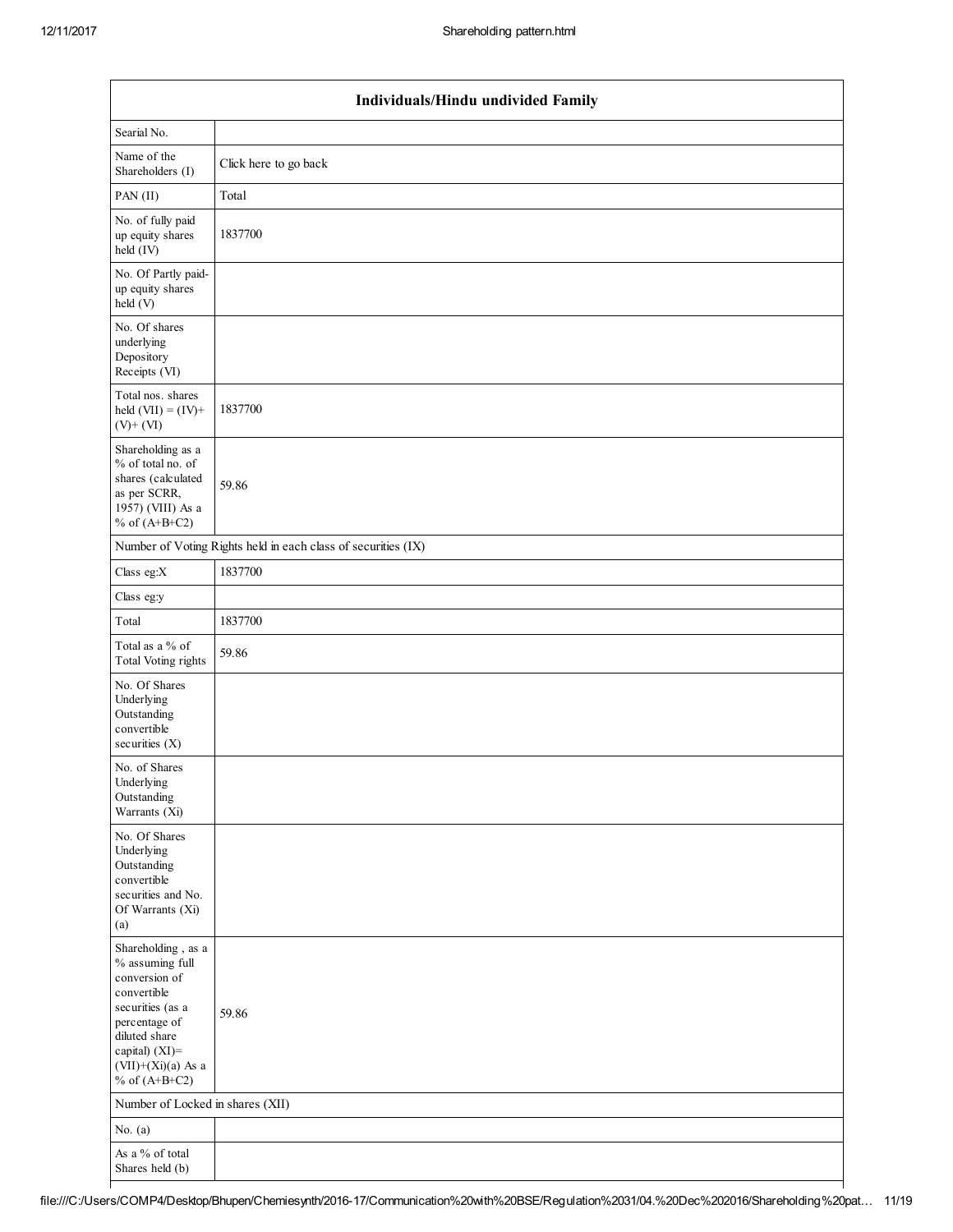|  | Number of Shares pledged or otherwise encumbered (XIII) |
|--|---------------------------------------------------------|
|--|---------------------------------------------------------|

| Number of Shares pledged or otherwise encumbered (XIII)              |  |  |
|----------------------------------------------------------------------|--|--|
| No. $(a)$                                                            |  |  |
| As a % of total<br>Shares held (b)                                   |  |  |
| Number of equity<br>shares held in<br>dematerialized<br>form $(XIV)$ |  |  |
| Reason for not providing PAN                                         |  |  |
| Reason for not<br>providing PAN                                      |  |  |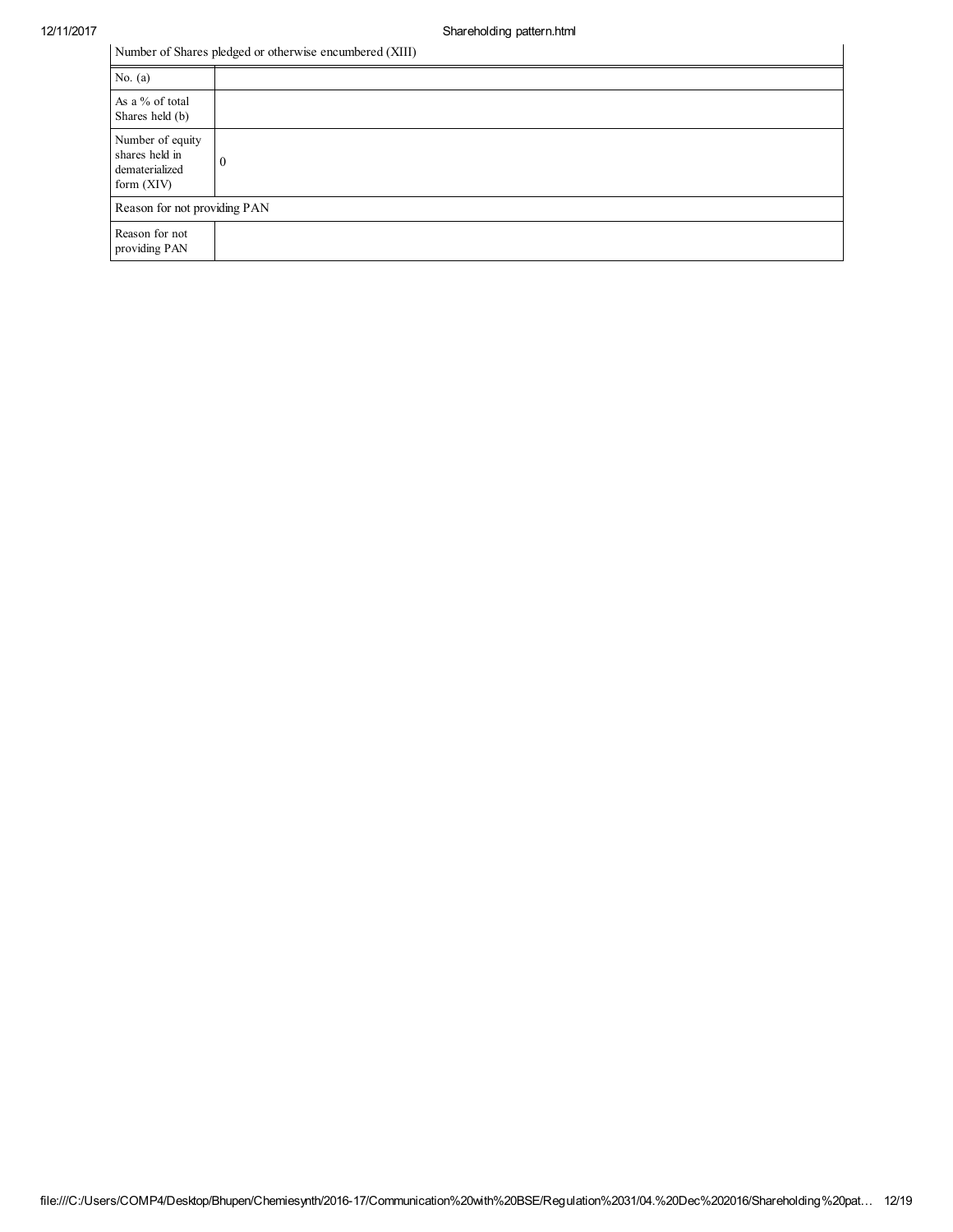| Individuals - ii. Individual shareholders holding nominal share capital in excess of Rs. 2 lakhs.                                                                                  |                                  |                       |  |  |  |
|------------------------------------------------------------------------------------------------------------------------------------------------------------------------------------|----------------------------------|-----------------------|--|--|--|
| Searial No.                                                                                                                                                                        | $\mathbf{1}$                     |                       |  |  |  |
| Name of the<br>Shareholders (I)                                                                                                                                                    | <b>GAURAV MALLIK</b>             | Click here to go back |  |  |  |
| PAN (II)                                                                                                                                                                           |                                  | Total                 |  |  |  |
| No. of fully paid<br>up equity shares<br>held (IV)                                                                                                                                 | 128700                           | 128700                |  |  |  |
| No. Of Partly paid-<br>up equity shares<br>held (V)                                                                                                                                |                                  |                       |  |  |  |
| No. Of shares<br>underlying<br>Depository<br>Receipts (VI)                                                                                                                         |                                  |                       |  |  |  |
| Total nos. shares<br>held $(VII) = (IV) +$<br>$(V)$ + $(VI)$                                                                                                                       | 128700                           | 128700                |  |  |  |
| Shareholding as a<br>% of total no. of<br>shares (calculated<br>as per SCRR,<br>1957) (VIII) As a<br>% of $(A+B+C2)$                                                               | 4.19                             | 4.19                  |  |  |  |
| Number of Voting Rights held in each class of securities (IX)                                                                                                                      |                                  |                       |  |  |  |
| Class eg: X                                                                                                                                                                        | 128700                           | 128700                |  |  |  |
| Class eg:y                                                                                                                                                                         |                                  |                       |  |  |  |
| Total                                                                                                                                                                              | 128700                           | 128700                |  |  |  |
| Total as a % of<br>Total Voting rights                                                                                                                                             | 4.19                             | 4.19                  |  |  |  |
| No. Of Shares<br>Underlying<br>Outstanding<br>convertible<br>securities $(X)$                                                                                                      |                                  |                       |  |  |  |
| No. of Shares<br>Underlying<br>Outstanding<br>Warrants (Xi)                                                                                                                        |                                  |                       |  |  |  |
| No. Of Shares<br>Underlying<br>Outstanding<br>convertible<br>securities and No.<br>Of Warrants (Xi)<br>(a)                                                                         |                                  |                       |  |  |  |
| Shareholding, as a<br>% assuming full<br>conversion of<br>convertible<br>securities (as a<br>percentage of<br>diluted share<br>capital) (XI)=<br>(VII)+(X) As a %<br>of $(A+B+C2)$ | 4.19                             | 4.19                  |  |  |  |
|                                                                                                                                                                                    | Number of Locked in shares (XII) |                       |  |  |  |
| No. $(a)$                                                                                                                                                                          |                                  |                       |  |  |  |
| As a % of total<br>Shares held (b)                                                                                                                                                 |                                  |                       |  |  |  |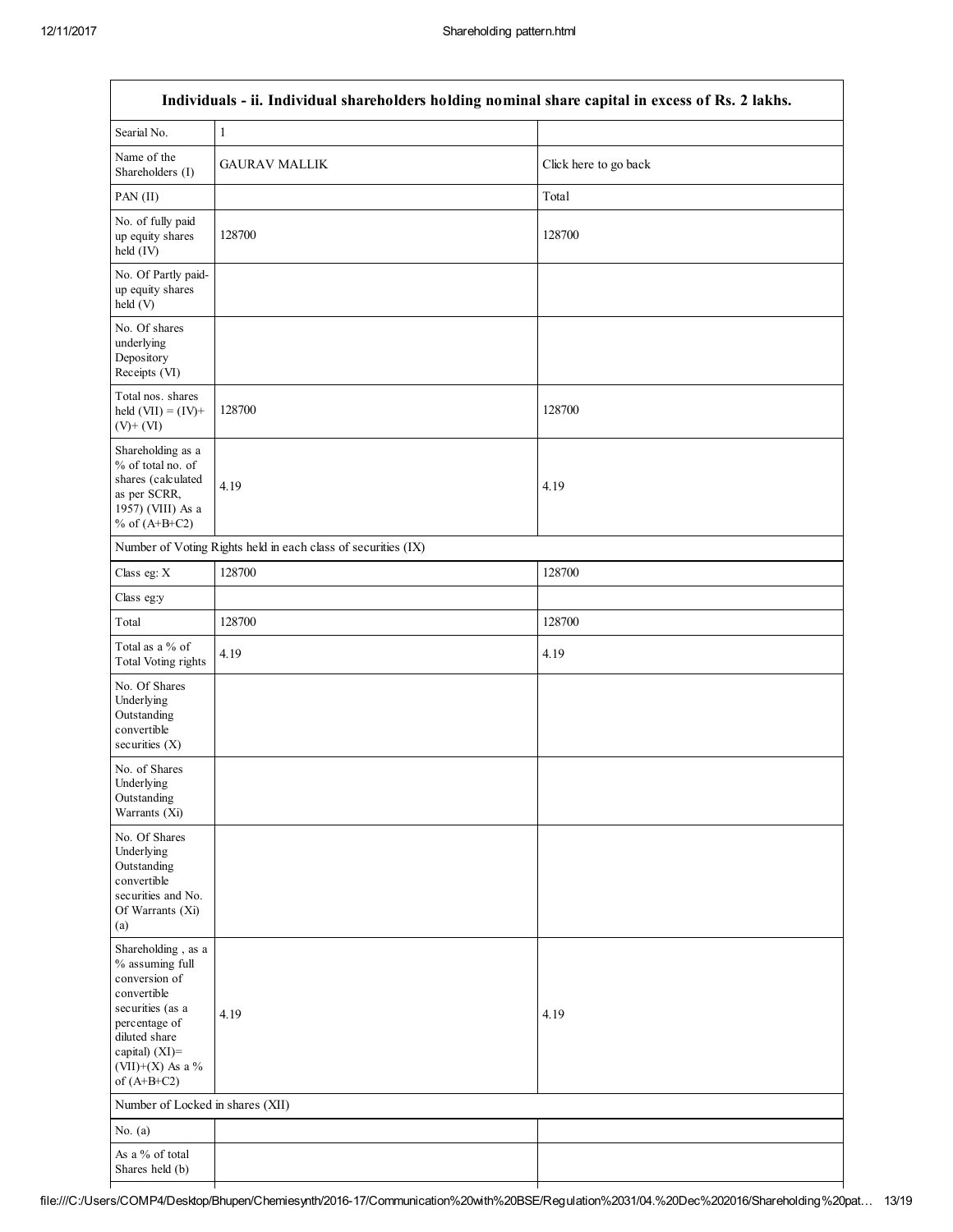| Number of equity<br>shares held in<br>dematerialized<br>form $(XIV)$ |                        | $\bf{0}$ |  |
|----------------------------------------------------------------------|------------------------|----------|--|
| Reason for not providing PAN                                         |                        |          |  |
| Reason for not<br>providing PAN                                      | Textual Information(1) |          |  |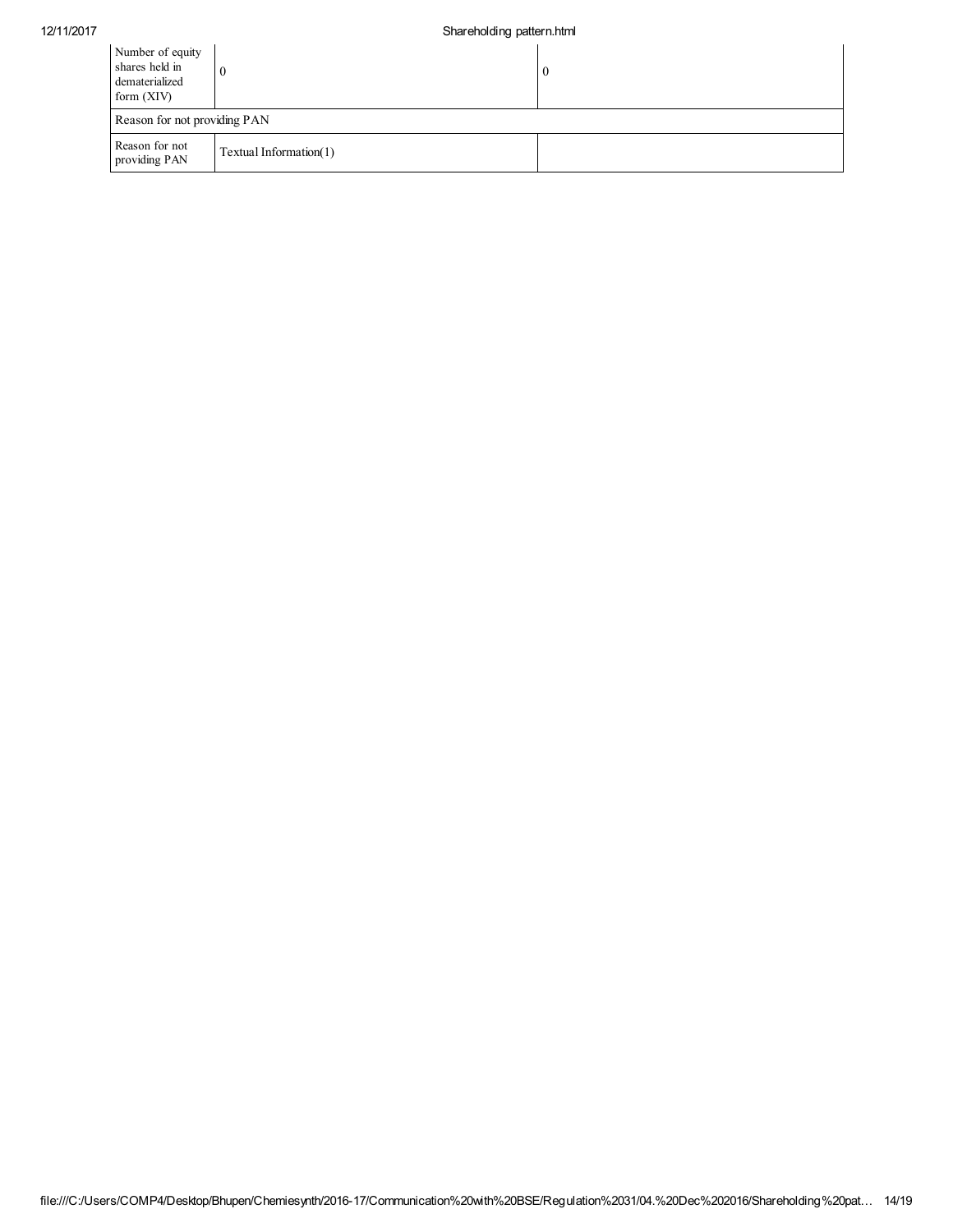|                        | <b>Text Block</b> |
|------------------------|-------------------|
| Textual Information(1) | Not available     |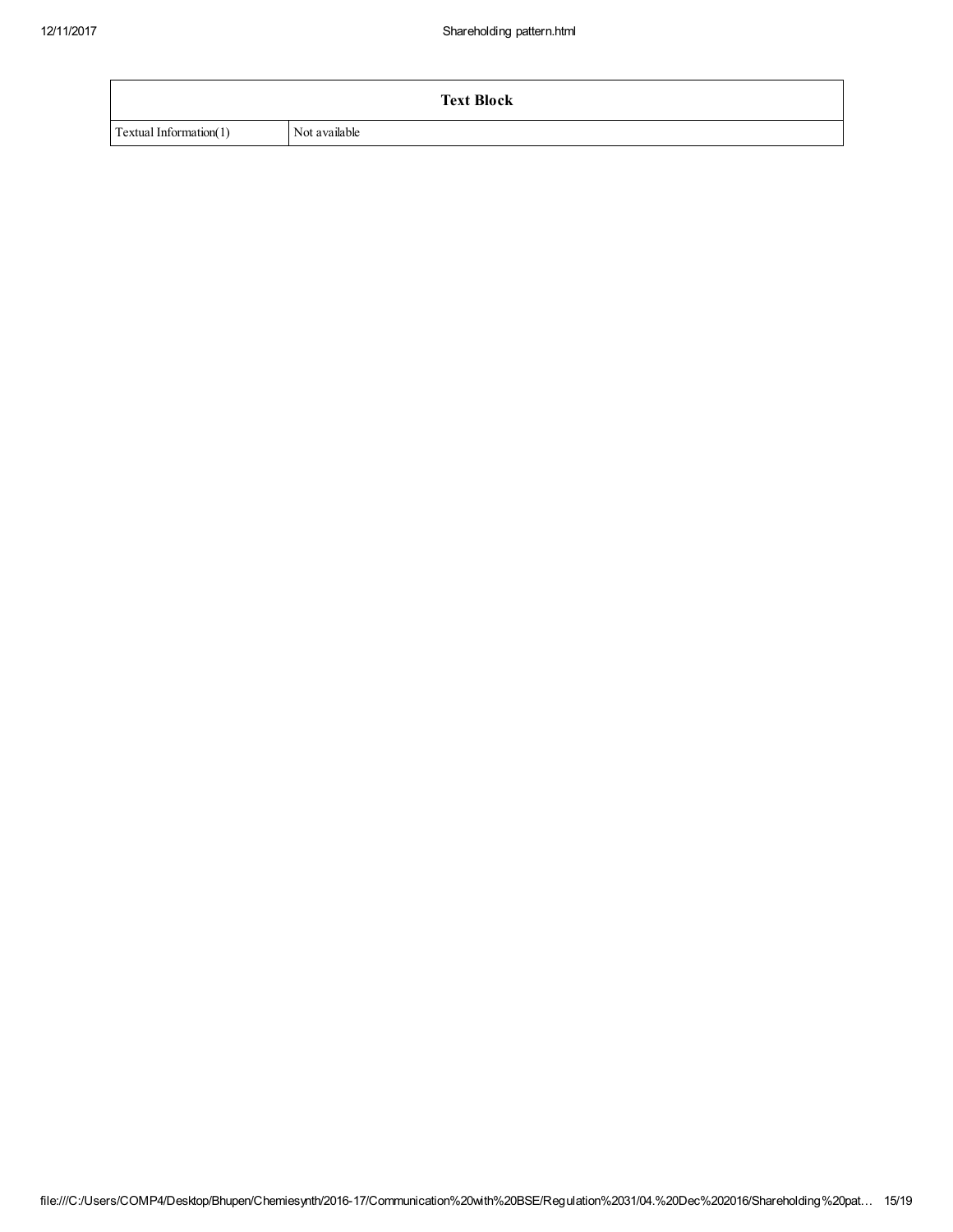| Any Other (specify)                                                                                                  |                            |                                                               |                                                  |                                                       |                          |
|----------------------------------------------------------------------------------------------------------------------|----------------------------|---------------------------------------------------------------|--------------------------------------------------|-------------------------------------------------------|--------------------------|
| Searial No.                                                                                                          | $\mathbf{1}$               | $\sqrt{2}$                                                    | 3                                                | $\overline{4}$                                        |                          |
| Category                                                                                                             | <b>Bodies</b><br>Corporate | <b>Bodies Corporate</b>                                       | <b>Bodies Corporate</b>                          | <b>Bodies Corporate</b>                               |                          |
| Category / More<br>than 1 percentage                                                                                 | Category                   | More than 1 percentage of<br>shareholding                     | More than 1 percentage of<br>shareholding        | More than 1 percentage of<br>shareholding             |                          |
| Name of the<br>Shareholders (I)                                                                                      |                            | <b>SRF</b>                                                    | <b>SOUTH DELHI</b><br><b>INVESTMENTS (P) LTD</b> | <b>UNITED</b><br><b>PHOSPHOROUS</b><br><b>LIMITED</b> | Click here to<br>go back |
| $PAN$ (II)                                                                                                           |                            |                                                               |                                                  | AABCS1698G                                            | Total                    |
| No. of the<br>Shareholders (I)                                                                                       | 6                          | 1                                                             | 1                                                | $\mathbf{1}$                                          | 6                        |
| No. of fully paid<br>up equity shares<br>held (IV)                                                                   | 1012000                    | 32900                                                         | 34900                                            | 921000                                                | 1012000                  |
| No. Of Partly paid-<br>up equity shares<br>held (V)                                                                  |                            |                                                               |                                                  |                                                       |                          |
| No. Of shares<br>underlying<br>Depository<br>Receipts (VI)                                                           |                            |                                                               |                                                  |                                                       |                          |
| Total nos. shares<br>held $(VII) = (IV) +$<br>$(V)$ + $(VI)$                                                         | 1012000                    | 32900                                                         | 34900                                            | 921000                                                | 1012000                  |
| Shareholding as a<br>% of total no. of<br>shares (calculated<br>as per SCRR,<br>1957) (VIII) As a<br>% of $(A+B+C2)$ | 32.96                      | 1.07                                                          | 1.14                                             | 30                                                    | 32.96                    |
|                                                                                                                      |                            | Number of Voting Rights held in each class of securities (IX) |                                                  |                                                       |                          |
| Class eg: X                                                                                                          | 1012000                    | 32900                                                         | 34900                                            | 921000                                                | 1012000                  |
| Class eg:y                                                                                                           |                            |                                                               |                                                  |                                                       |                          |
| Total                                                                                                                | 1012000                    | 32900                                                         | 34900                                            | 921000                                                | 1012000                  |
| Total as a % of<br>Total Voting rights                                                                               | 32.96                      | 1.07                                                          | 1.14                                             | 30                                                    | 32.96                    |
| No. Of Shares<br>Underlying<br>Outstanding<br>convertible<br>securities (X)                                          |                            |                                                               |                                                  |                                                       |                          |
| No. of Shares<br>Underlying<br>Outstanding<br>Warrants (Xi)                                                          |                            |                                                               |                                                  |                                                       |                          |
| No. Of Shares<br>Underlying<br>Outstanding<br>convertible<br>securities and No.<br>Of Warrants (Xi)<br>(a)           |                            |                                                               |                                                  |                                                       |                          |
| Shareholding , as a<br>% assuming full<br>conversion of<br>convertible<br>securities (as a<br>percentage of          | 32.96                      | 1.07                                                          | 1.14                                             | 30                                                    | 32.96                    |

file:///C:/Users/COMP4/Desktop/Bhupen/Chemiesynth/2016-17/Communication%20with%20BSE/Regulation%2031/04.%20Dec%202016/Shareholding%20pat… 16/19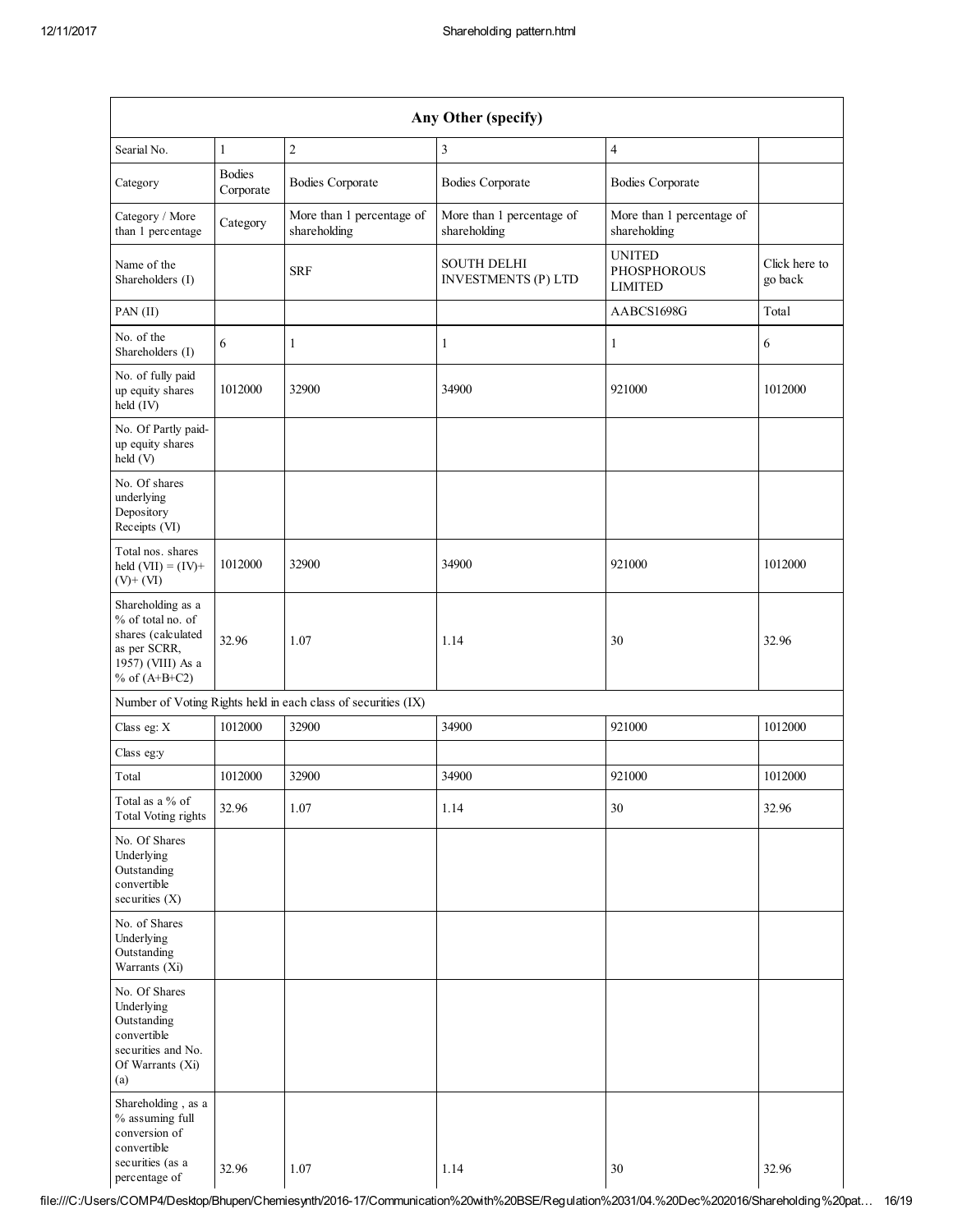| diluted share<br>capital) $(XI)$ =<br>(VII)+(X) As a $%$<br>of $(A+B+C2)$ |          |                        |                        |              |                |
|---------------------------------------------------------------------------|----------|------------------------|------------------------|--------------|----------------|
| Number of Locked in shares (XII)                                          |          |                        |                        |              |                |
| No. $(a)$                                                                 |          |                        |                        |              |                |
| As a % of total<br>Shares held (b)                                        |          |                        |                        |              |                |
| Number of equity<br>shares held in<br>dematerialized<br>form $(XIV)$      | $\theta$ | $\theta$               | $\theta$               | $\mathbf{0}$ | $\overline{0}$ |
| Reason for not providing PAN                                              |          |                        |                        |              |                |
| Reason for not<br>providing PAN                                           |          | Textual Information(1) | Textual Information(2) |              |                |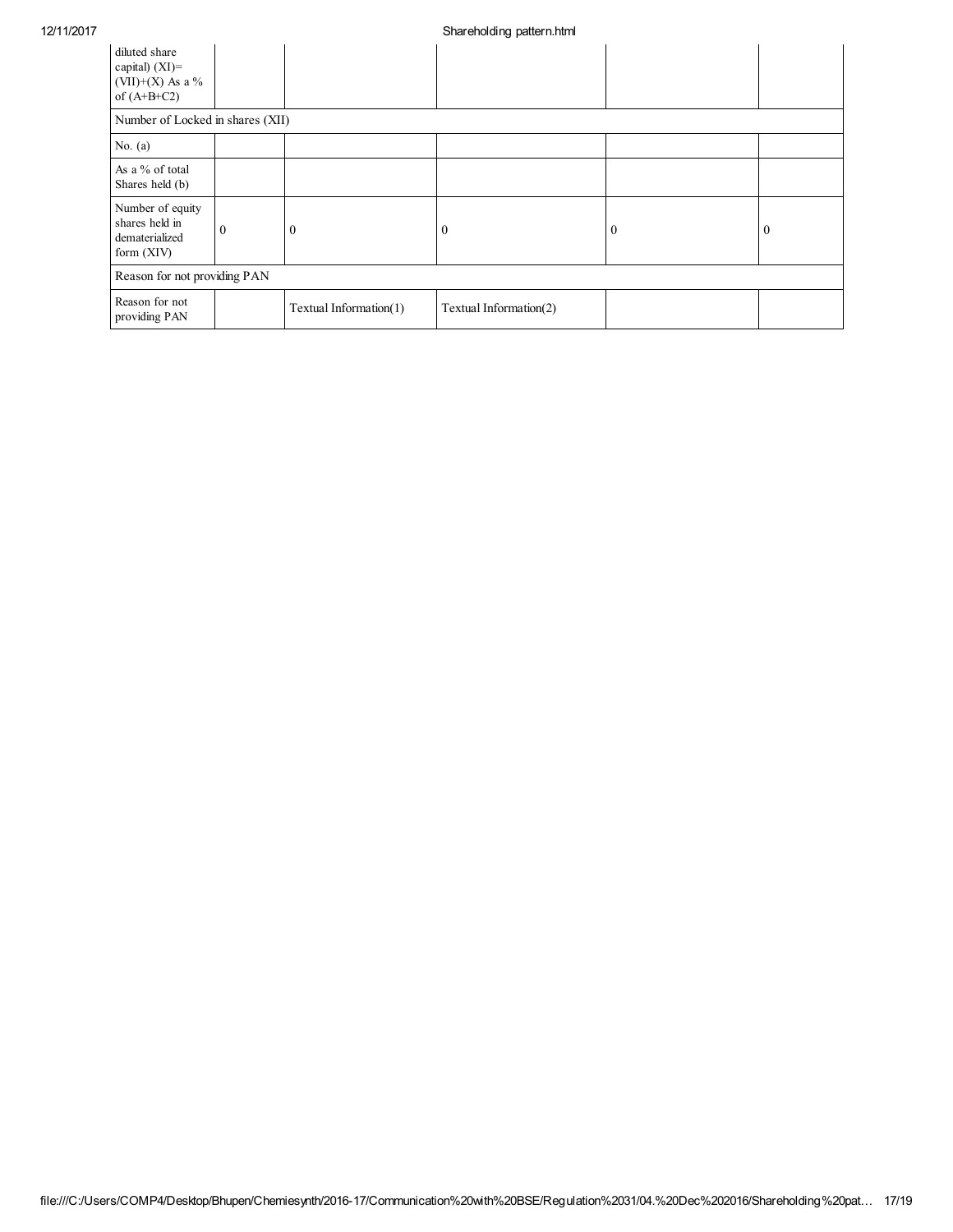| <b>Text Block</b>      |               |  |
|------------------------|---------------|--|
| Textual Information(1) | Not available |  |
| Textual Information(2) | Not available |  |